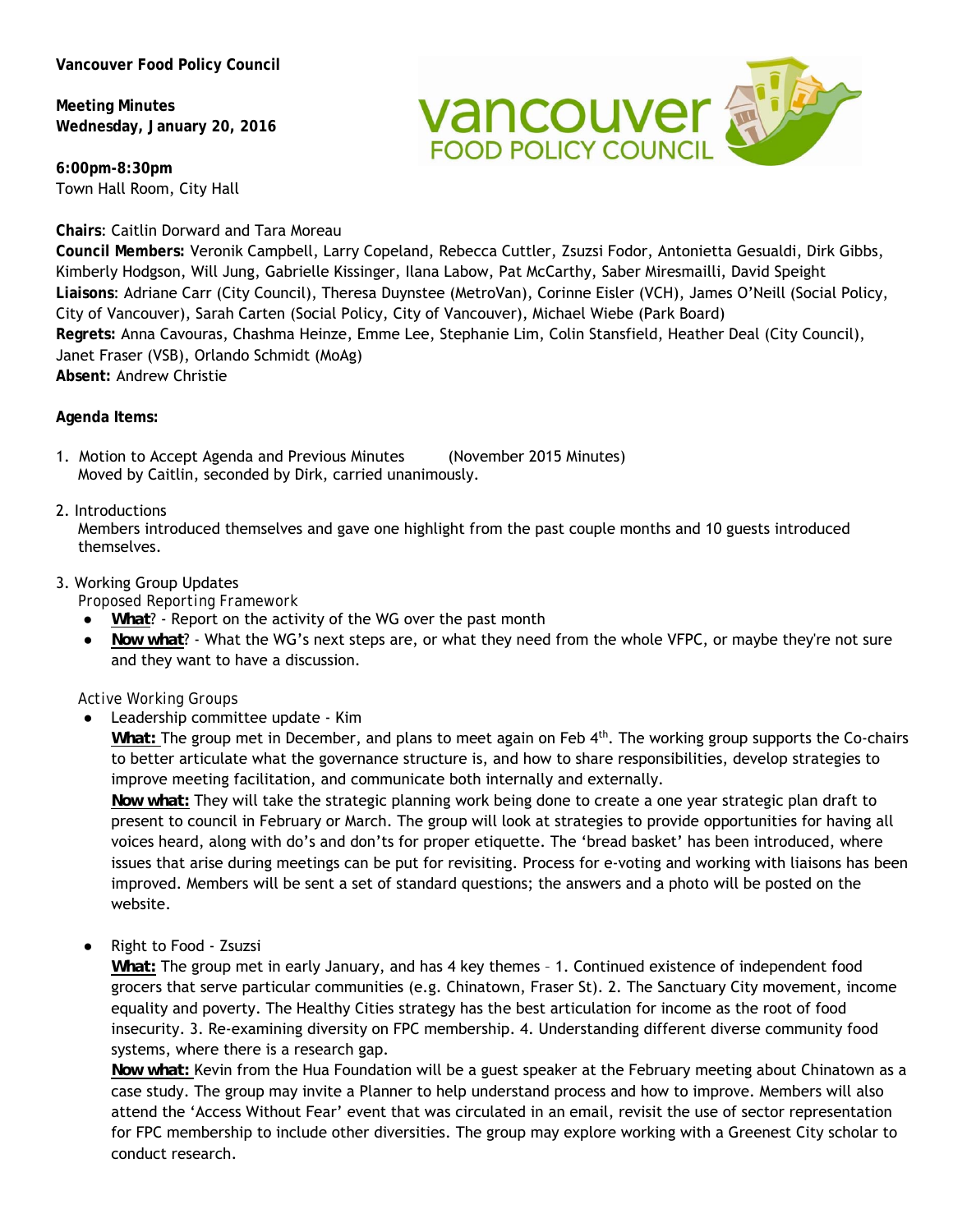# School Food - Antonietta

*What:* The group met in January. The group's overall objective is: To advocate for and support school food programs and food literacy in schools. Three goals that were identified are: provide input into VSB Sustainability Action plan, and ensure that food-systems thinking is explicitly included, to make recommendations on how CoV could enhance the pilot program, and to join the Coalition for Healthy School Food to advocate for a national program.

*Now what:* The group plans to make a motion at the February meeting to request that the VFPC formally join the Coalition. The group is also exploring how the FPC could collaborate with other FPCs to advocate for the support for the Coalition. The group plans to meet again before the Feb VFPC meeting.

# Soil Proclamation - Tara

*What:* 2015 was the International Year of Soils, and in conjunction with the VFPC, the CoV celebrated by proclaiming December 4 as Soil Day, and hosted a tour of soils at City Hall. It was explained that proclamations are to raise awareness.

- Development/False Creek Flats The group has not met but noted there is an upcoming advisory meeting that some members will attend, and that they plan to meet afterward.
- Renewable Energy Nothing to report; may be moved to a future working group.
- Distribution & Aggregation Infrastructure Veronik

*What:* The group has been working by email. The goal is to increase the amount of local food that is procured by residents, and to support those who are working toward this. This is intentionally vague to leave opportunities open to work with farmers, processors, distributors, etc.

*Now what:* The group would like to hear more from the City, to avoid duplicating effort and to strategize their approach.

#### *Discussion*

Site C – while this issue is important for farmland, it does not fit well in the VFPC jurisdiction. There are many groups working on the issue (e.g. SPEC, BCFSN, Western Canada Wilderness Committee, Sierra Club BC, Office of Indian Chiefs).

**ACTION:** Working groups are asked to complete the strategic planning document by the next meeting to help facilitate the strategic plan.

Website – a survey will be created and sent to members with standard questions that will be used to post on the website. Working group membership will be noted.

Celebrate Food with Us – the April meeting will be a celebration, grounded in food strategy with key highlights. There will be short presentations, and perhaps awards to recognize community champions. This is a joint initiative between the VFPC and the CoV, with the goal to gather stories that tell the positive impact of policies. Suggestions are welcome. Theresa agreed to help plan. It was noted that there is a need for more social events for people to get to know each other.

### 4. Liaison Updates

#### *Reporting Framework*

- *What*? Liaison reports on the item/issue (prioritize 2 things that are actionable)
- *Now what*? What they want us to do about it, or what they would like to happen as a result, or maybe they're not sure and they want to have a discussion.

### *Liaisons*

● City Council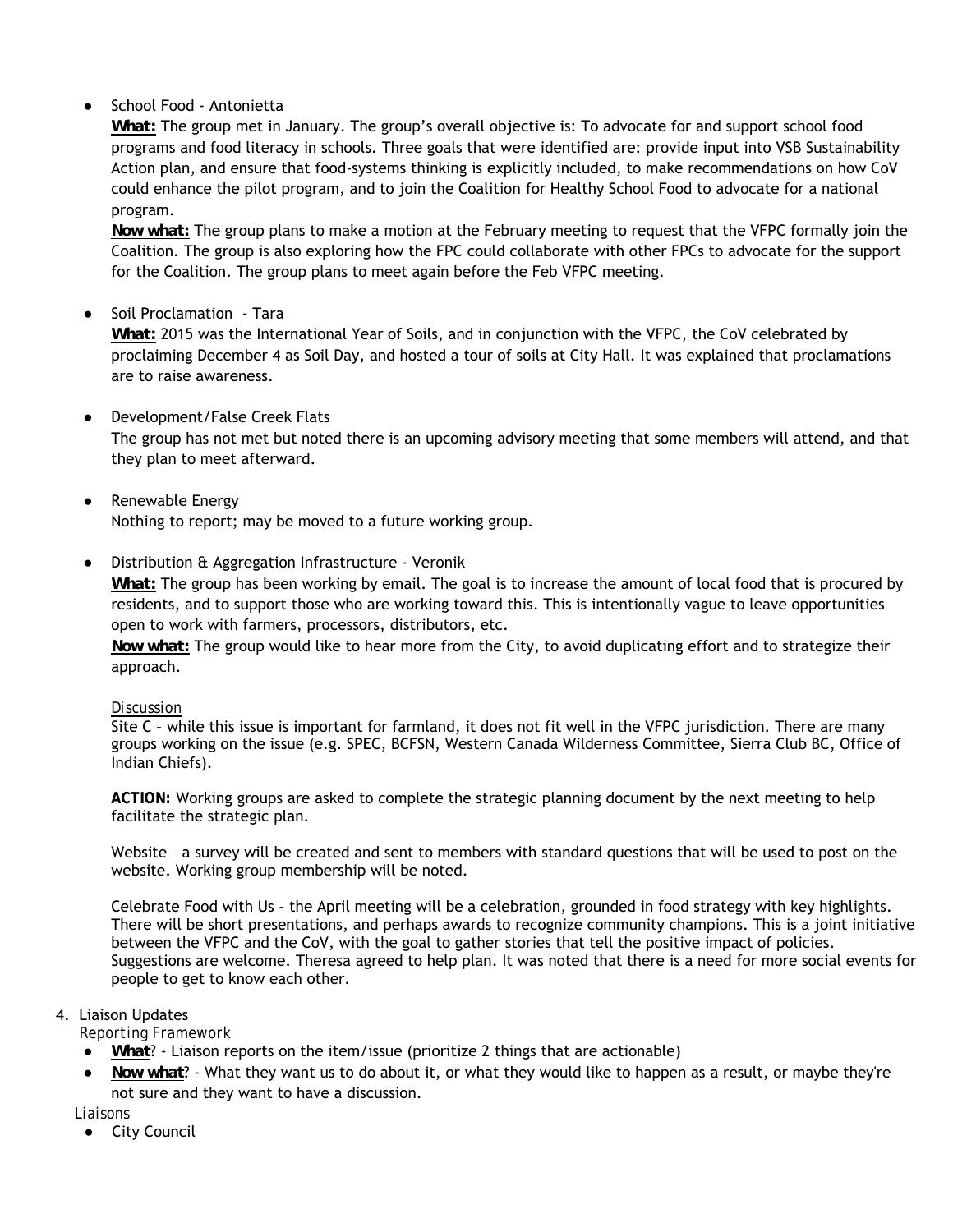Councillor Deal has been appointed as Deputy Mayor. Councillor Carr reiterated the benefit to her of listening and learning at meetings.

City Staff (5 min)

James – looking for representatives from FPC to participate on the following:

- Pearson-Dogwood rezoning application the site at 57<sup>th</sup> and Cambie is 27 acres and includes a one-acre farm as part of the proposal, which is available online. The entire process is expected to take 18 months. **ACTION:**  James to circulate more information.
- $\circ$  Metro Vancouver Regional Food Action Plan feedback is welcome by February 4<sup>th</sup>, as individuals or collectively. The action plan will guide the work of municipalities as related to the Metro Vancouver Food Strategy.
- $\circ$  Urban farming an information session is scheduled for January 27<sup>th</sup>, and the report will go to Council on February 2nd. It will likely get referred to a public hearing in early March. RSVP to James if interested in attending.
- o Access to Service Without Fear formerly called Sanctuary City a meeting has been scheduled specifically with advisory groups; VFPC will send representatives.
- o Kitchen study consultant will present of findings in early-mid February. FPC representatives are welcome; let Sarah know if you would like to attend. Report will be made public.
- $\circ$  Zero waste strategy approached by colleagues in Solid Waste, the strategy aims to look at 3 streams consumer goods, demolition waste, and food waste. FPC members are invited to a series of meetings that will be convened to gather information. If interested, contact James who will liaise with Solid Waste.
- **VSB**

While not present, it was reported that Janet has been officially reappointed as the VSB liaison to the FPC.

- VPB Michael
	- $\circ$  Fresh Concession Strategy there are currently 13 concession operators, and input is sought on what the strategy should look like. A consultant will review suggestions received through written letters, and the FPC is encouraged to provide one. The letter could address several aspects including affordability, health, partners, materials used, etc. The strategy could be a model/standard for other food providers in the city.
	- o Beverage procurement contract the current 10-year exclusive contract with Coca-Cola is ending this year, and an RFP will be released soon for a new contract. The FPC was invited to review the RFP and provide input to ensure that it does not exclude smaller companies from bidding.
- Metro Vancouver Theresa

Regional Food System Action Plan DRAFT is complete. It is a reflection of what local governments are doing. 80% of actions are being planned for coming year, and 20% of new actions are collaborative. Based on the 2011 framework, the strategy addresses emerging issues in the regional food system. **ACTION:** Send feedback to James. The strategy may then be revised and will be sent to the Board for adoption before being sent to municipalities for adoption.

- **Ministry of Agriculture**
- Tabled.
- **VCH**

Cities Changing Diabetes – a committee has recently been struck to participate as one of 5 cities globally. Links to the Healthy Cities strategy will be made.

### *Discussion*

Despite several guiding documents adopted by both the City and Park Board, it seems the procurement process could be better aligned to meet the goals of the various strategies. It was noted that addendums can be added to RFPs, and specific criteria can be weighted more than others. An ad-hoc working group will be formed to examine the issue: Pat, David, Teresa, Sarah, Veronik, Dirk, Kim, Larry, and Melanie. If interested in joining, contact Pat.

### 5. E-Voting Process

• Proposed changes to e-voting process

To address existing challenges with the process, the Leadership group suggests an improved process. Two types of requests are typically received – those that are fairly simple, and are likely to be approved, and those that are more complicated and/or contentious, that require more information and time to evaluate. Any member can bring forward a motion by email and that person will decide if the request is straightforward, or more complex. For simple requests, the motion will be made then members will be asked to vote during a certain time window. If any members feel the request deserves more time, then the request will be addresses as a complex one, and there will be time for discussion before the vote resumes. Experts on the issue could volunteer, and a teleconference arranged if needed. Quorum for the FPC is 11 members. Members would be able to vote Yes, No, or abstain. It was